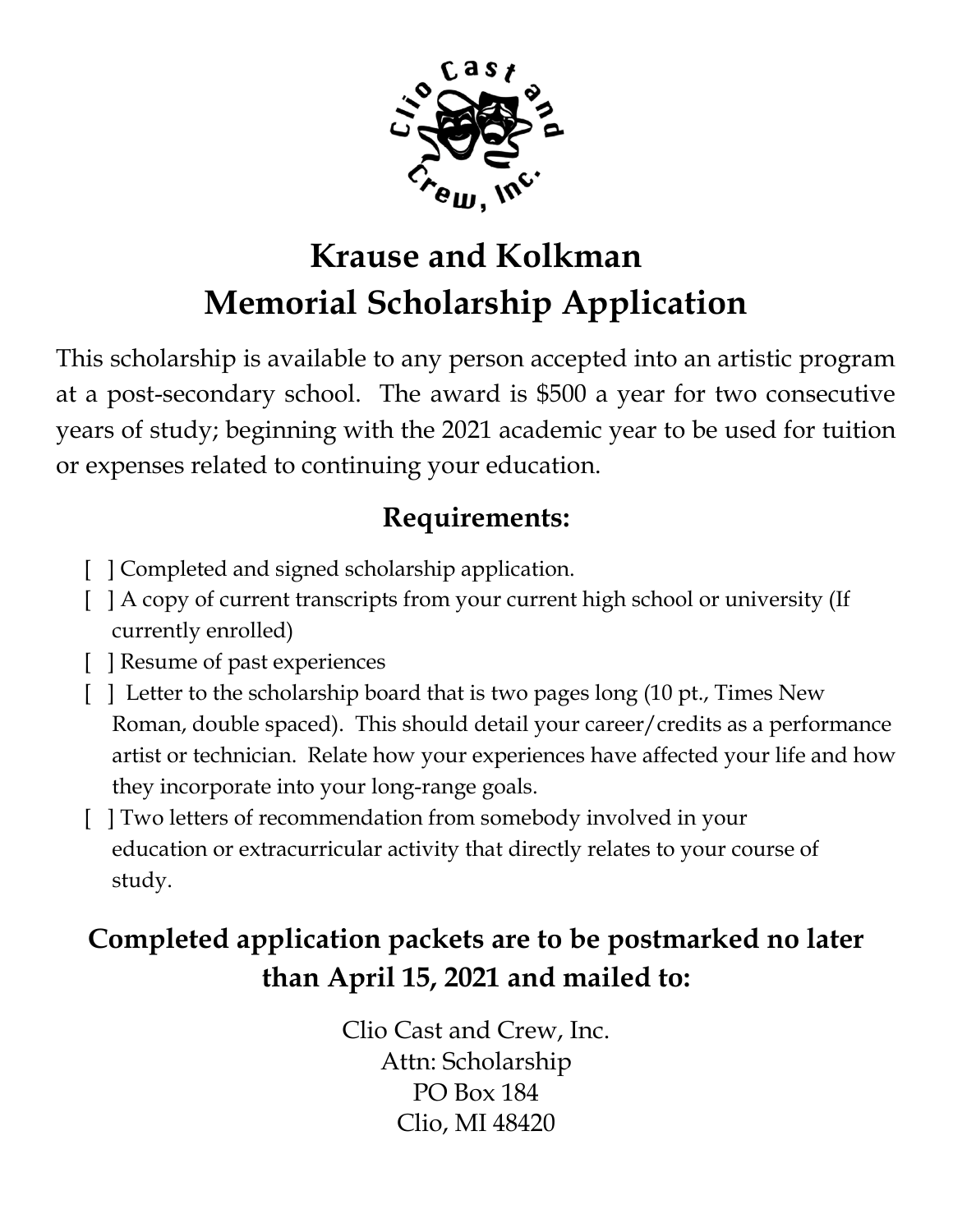All applicants will receive a written response no later than June 30th.

#### **Personal Information:**

| Full Name:        |             |  |
|-------------------|-------------|--|
| Address:          |             |  |
| City, State, Zip: |             |  |
| Phone:            | Birth date: |  |

#### **Education Information:**

(If you are not currently enrolled, please list most recent school)

|                            | <b>Current School:</b>     |                         |  |
|----------------------------|----------------------------|-------------------------|--|
| City:                      |                            | <b>Graduation Date:</b> |  |
| Special<br>Certifications: |                            |                         |  |
|                            |                            |                         |  |
|                            | <b>Where Certification</b> |                         |  |
|                            | was received:              |                         |  |

### **College Information:**

| School Attending:                                        |                       |                    |             |
|----------------------------------------------------------|-----------------------|--------------------|-------------|
| Location:                                                |                       |                    |             |
| <b>Course of Study:</b>                                  |                       |                    |             |
| Theatre                                                  | Music                 | <b>Visual Arts</b> | Photography |
| Film                                                     | <i>Craphic Design</i> | I Art Education    | Dance       |
| 1 Other:                                                 |                       |                    |             |
| How long is this course of study?                        |                       |                    |             |
| Have you been accepted into this program? [ ] Yes [ ] No |                       |                    |             |
| If no, please explain:                                   |                       |                    |             |

#### **Parental Information:**

| Name:                 |  |
|-----------------------|--|
| Address:              |  |
| City, State, Zip:     |  |
| <b>Contact Phone:</b> |  |